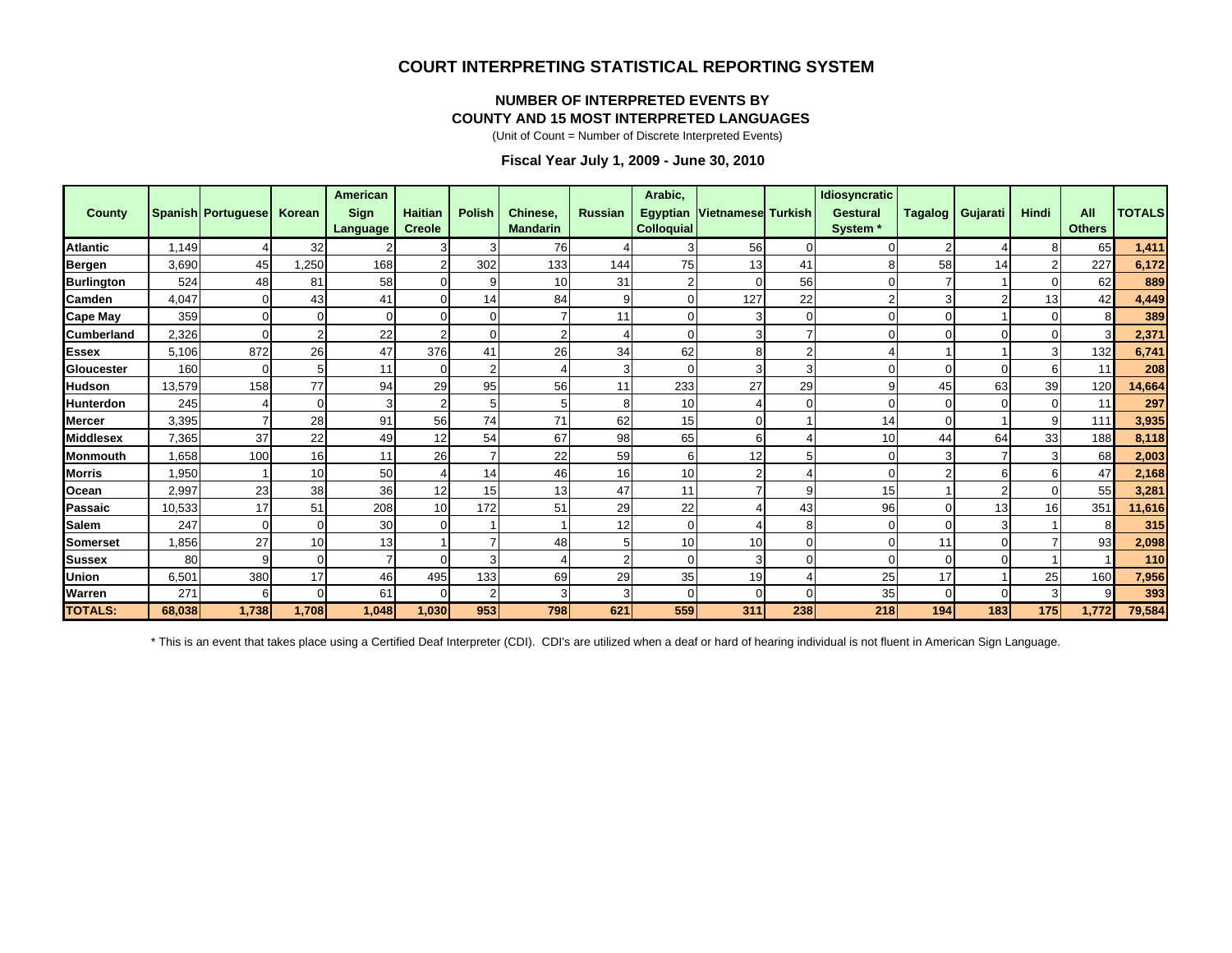## **COURT INTERPRETING STATISTICAL REPORTING SYSTEM**

# **NUMBER OF INTERPRETED EVENTS BY COUNTY AND PRIMARY CONTEXT**

(Unit of Count = Number of Discrete Interpreted Events)

## **Fiscal Year July 1, 2009 - June 30, 2010**

| <b>County</b>     | <b>Before a</b><br><b>Judge or</b><br><b>Grand Jury</b> | <b>Before</b><br><b>Hearing</b><br><b>Officer or</b><br>in CDR<br><b>Proceeding</b> | <b>Any Court</b><br><b>Support</b><br><b>Service</b> | <b>Total</b><br><b>Events</b> |
|-------------------|---------------------------------------------------------|-------------------------------------------------------------------------------------|------------------------------------------------------|-------------------------------|
| Hudson            | 11,921                                                  | 2,448                                                                               | 295                                                  | 14,664                        |
| Passaic           | 8,068                                                   | 3,248                                                                               | 300                                                  | 11,616                        |
| Middlesex         | 4,688                                                   | 1,399                                                                               | 2,031                                                | 8,118                         |
| Union             | 7,091                                                   | 688                                                                                 | 177                                                  | 7,956                         |
| <b>Essex</b>      | 4,901                                                   | 696                                                                                 | 1,144                                                | 6,741                         |
| Bergen            | 5,250                                                   | 354                                                                                 | 568                                                  | 6,172                         |
| Camden            | 3,670                                                   | 564                                                                                 | 215                                                  | 4,449                         |
| Mercer            | 3,224                                                   | 499                                                                                 | 212                                                  | 3,935                         |
| Ocean             | 1,729                                                   | 236                                                                                 | 1,316                                                | 3,281                         |
| Cumberland        | 1,966                                                   | 297                                                                                 | 108                                                  | 2,371                         |
| <b>Morris</b>     | 1,496                                                   | 274                                                                                 | 398                                                  | 2,168                         |
| Somerset          | 1,737                                                   | 206                                                                                 | 155                                                  | 2,098                         |
| Monmouth          | 1,491                                                   | 270                                                                                 | 242                                                  | 2,003                         |
| <b>Atlantic</b>   | 1,323                                                   | 6                                                                                   | 82                                                   | 1,411                         |
| <b>Burlington</b> | 576                                                     | 234                                                                                 | 79                                                   | 889                           |
| Warren            | 277                                                     | 17                                                                                  | 99                                                   | 393                           |
| Cape May          | 378                                                     | 0                                                                                   | 11                                                   | 389                           |
| Salem             | 258                                                     | 13                                                                                  | 44                                                   | 315                           |
| Hunterdon         | 265                                                     | 13                                                                                  | 19                                                   | 297                           |
| Gloucester        | 188                                                     | 15                                                                                  | 5                                                    | 208                           |
| <b>Sussex</b>     | 98                                                      | $\overline{2}$                                                                      | 10                                                   | 110                           |
| <b>TOTALS:</b>    | 60,595                                                  | 11,479                                                                              | 7,510                                                | 79,584                        |